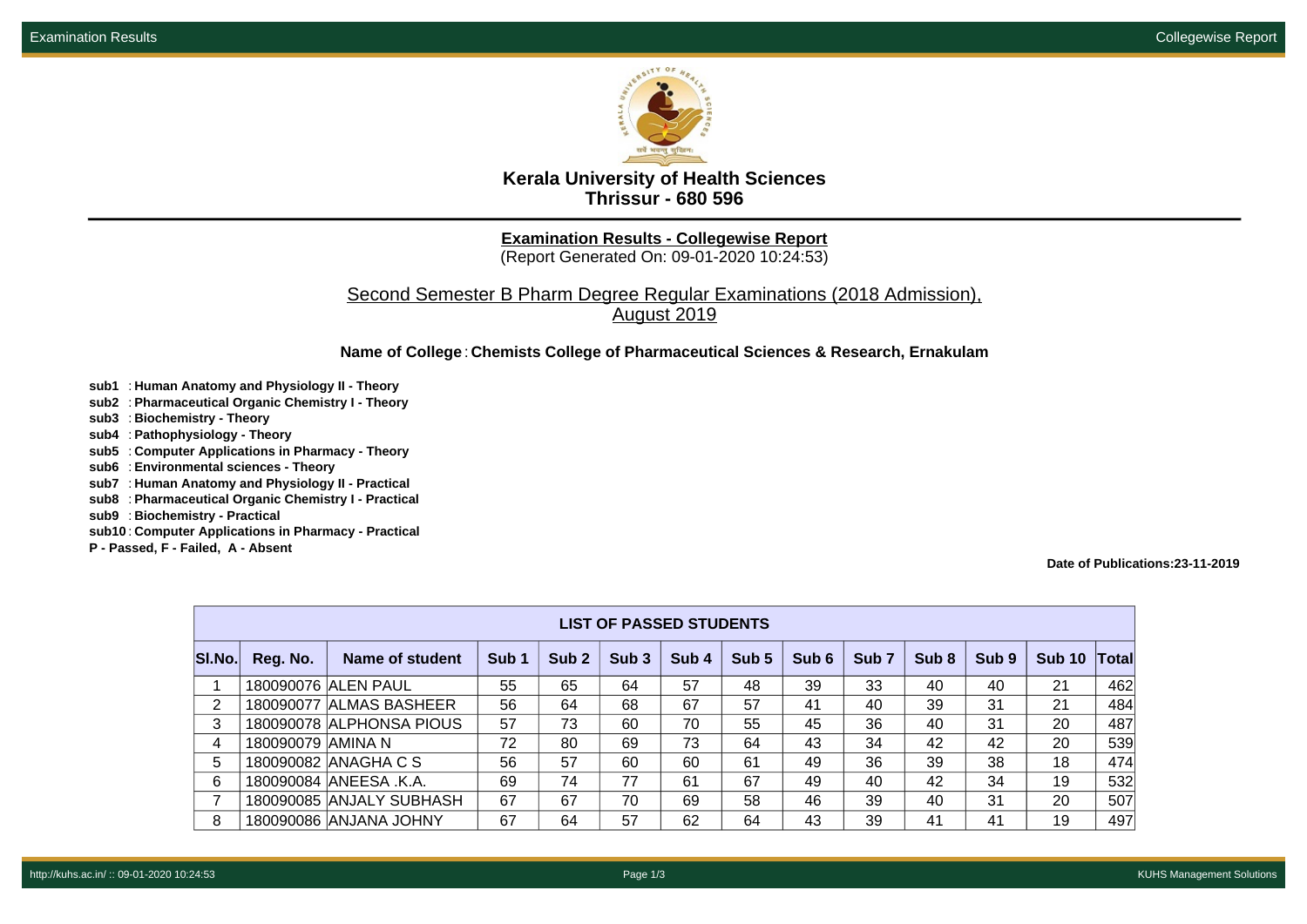| 9  | 180090087          | ANJANA<br><b>VISWANATHAN</b>                            | 78 | 78              | 70 | 72 | 58 | 54 | 42 | 42 | 32 | 23 | 549 |
|----|--------------------|---------------------------------------------------------|----|-----------------|----|----|----|----|----|----|----|----|-----|
| 10 |                    | 180090088 ANSIYA HAREES                                 | 56 | 69              | 62 | 67 | 59 | 47 | 38 | 39 | 28 | 19 | 484 |
| 11 |                    | 180090089 APARNAMOL K A                                 | 64 | 66              | 68 | 66 | 64 | 49 | 36 | 40 | 30 | 21 | 504 |
| 12 | 180090090          | <b>APARNA</b><br><b>PRATHAPAN</b>                       | 56 | 60              | 55 | 71 | 58 | 38 | 31 | 41 | 40 | 20 | 470 |
| 13 |                    | 180090091 ARATHI RAMANAN                                | 74 | 78              | 63 | 69 | 66 | 52 | 40 | 40 | 31 | 20 | 533 |
| 14 |                    | 180090093 ARYA RAJAN                                    | 57 | 64              | 67 | 74 | 61 | 51 | 38 | 43 | 43 | 22 | 520 |
| 15 |                    | 180090094 ATHIRA RAJAN                                  | 63 | 74              | 63 | 63 | 56 | 47 | 38 | 42 | 30 | 22 | 498 |
| 16 | 180090096          | <b>BHAGYALAKSHMI</b><br>lP.V                            | 51 | 54              | 57 | 56 | 42 | 43 | 34 | 37 | 36 | 18 | 428 |
| 17 |                    | 180090097 BIJINA VARGHESE                               | 59 | 58              | 64 | 62 | 48 | 48 | 37 | 38 | 34 | 21 | 469 |
| 18 |                    | 180090099 C A ANSITHA                                   | 62 | 80              | 67 | 68 | 66 | 49 | 40 | 41 | 32 | 21 | 526 |
| 19 |                    | 180090100 CELIN SANDRA                                  | 63 | 68              | 56 | 51 | 49 | 52 | 34 | 40 | 29 | 20 | 462 |
| 20 |                    | 180090103 FATHIMA ASHARAF                               | 69 | 78              | 70 | 75 | 57 | 52 | 40 | 41 | 32 | 22 | 536 |
| 21 |                    | 180090104 FATHIMA SWALIHA                               | 61 | 65              | 57 | 56 | 43 | 41 | 36 | 39 | 32 | 21 | 451 |
| 22 |                    | <b>FAYIZA NAZEER</b><br>180090105 PANIKKARU<br>PARAMBIL | 63 | 75              | 60 | 60 | 62 | 48 | 42 | 38 | 34 | 23 | 505 |
| 23 |                    | 180090108 JESTINA SABU                                  | 66 | 62              | 58 | 69 | 49 | 40 | 38 | 39 | 41 | 22 | 484 |
| 24 |                    | 180090109 JISHNU C S                                    | 53 | 54              | 60 | 56 | 52 | 44 | 37 | 35 | 27 | 20 | 438 |
| 25 | 180090110 K A ASMA |                                                         | 52 | $\overline{71}$ | 58 | 58 | 67 | 47 | 37 | 42 | 41 | 22 | 495 |
| 26 |                    | 180090112 KRISHNA RAJAN                                 | 74 | 76              | 68 | 63 | 67 | 48 | 39 | 40 | 33 | 22 | 530 |
| 27 |                    | 180090113 LEO JACOB                                     | 53 | 60              | 53 | 68 | 38 | 41 | 31 | 31 | 31 | 18 | 424 |
| 28 | 180090114 LIJI P.S |                                                         | 70 | 75              | 72 | 64 | 65 | 44 | 39 | 41 | 30 | 21 | 521 |
| 29 |                    | 180090115 LIYA VARGHESE                                 | 63 | 66              | 52 | 62 | 43 | 46 | 34 | 38 | 36 | 19 | 459 |
| 30 |                    | 180090116 MARJANA V H                                   | 63 | 66              | 61 | 56 | 57 | 46 | 35 | 39 | 31 | 19 | 473 |
| 31 |                    | 180090117 MIGNAYA SABU                                  | 62 | 64              | 54 | 60 | 63 | 55 | 37 | 36 | 39 | 19 | 489 |
| 32 |                    | 180090118 MINI KUNJUMON                                 | 62 | 59              | 56 | 62 | 51 | 39 | 37 | 38 | 29 | 19 | 452 |
| 33 |                    | 180090119 MINNU POULOSE                                 | 67 | 85              | 81 | 81 | 67 | 46 | 39 | 42 | 30 | 20 | 558 |
| 34 |                    | 180090122 NAOMI MATHEWS M                               | 68 | 76              | 81 | 72 | 62 | 47 | 36 | 40 | 43 | 21 | 546 |
| 35 | 180090124 RIYA ROY |                                                         | 64 | 64              | 62 | 77 | 56 | 44 | 36 | 38 | 30 | 20 | 491 |
| 36 |                    | 180090127 SREELAKSHMI V A                               | 59 | 72              | 72 | 62 | 62 | 45 | 41 | 39 | 41 | 21 | 514 |
| 37 | 180090129 TINA.J   |                                                         | 57 | 63              | 56 | 61 | 56 | 43 | 35 | 39 | 29 | 20 | 459 |
| 38 |                    | 180090131 VISHNUPRIYA P J                               | 74 | 69              | 66 | 66 | 57 | 48 | 40 | 37 | 41 | 20 | 518 |
| 39 |                    | 180090132 VISMAYA MURALI                                | 59 | 71              | 72 | 70 | 57 | 46 | 36 | 40 | 33 | 21 | 505 |

## **STUDENTS FAILED LIST**